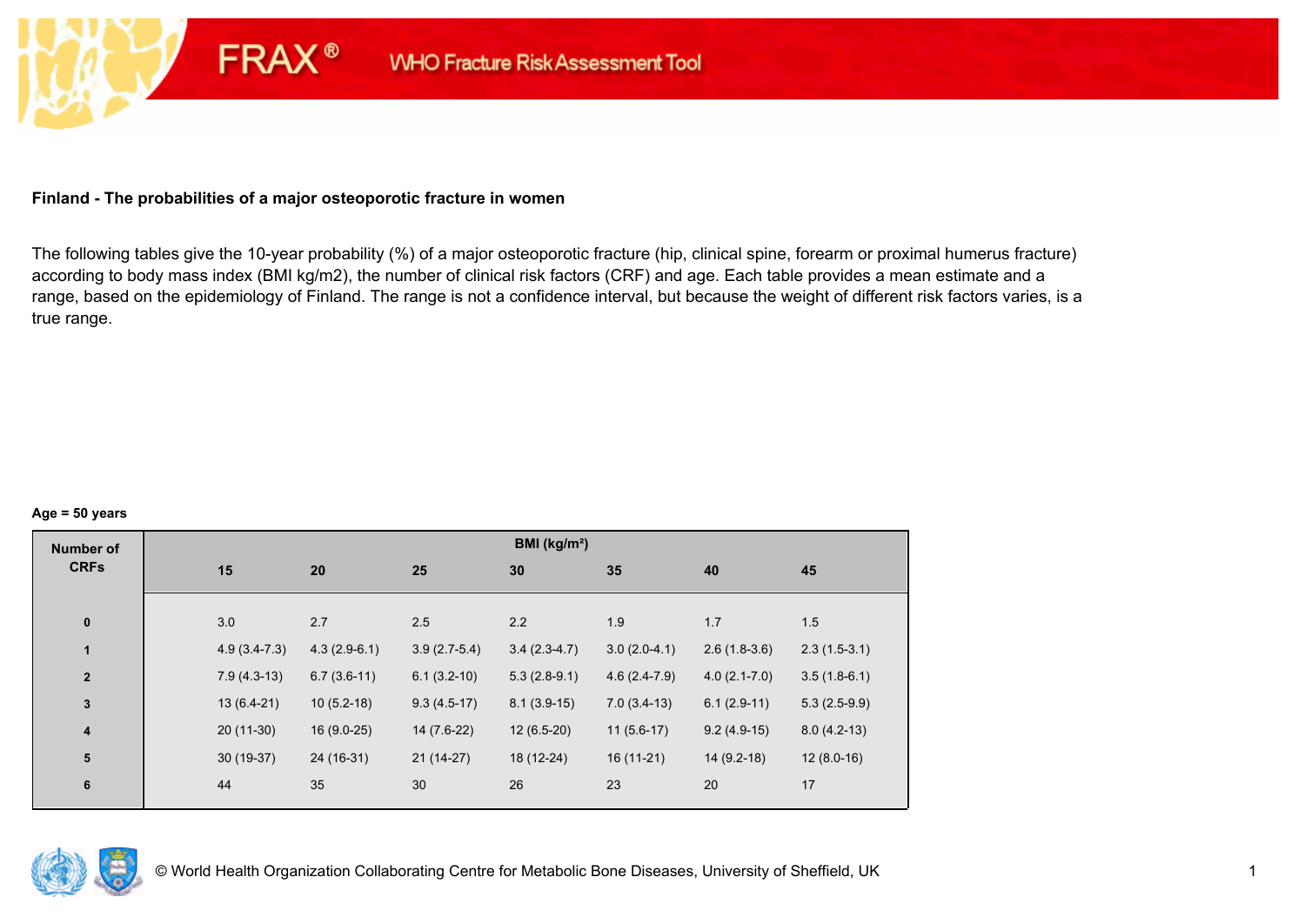# **Age = 55 years**

**FRAX®** 

| <b>Number of</b>        |                |                |                | BMI (kg/m <sup>2</sup> ) |                |                |                |
|-------------------------|----------------|----------------|----------------|--------------------------|----------------|----------------|----------------|
| <b>CRFs</b>             | 15             | 20             | 25             | 30                       | 35             | 40             | 45             |
|                         |                |                |                |                          |                |                |                |
| $\pmb{0}$               | 3.9            | 3.4            | 3.1            | 2.7                      | 2.4            | 2.1            | 1.8            |
| $\mathbf{1}$            | $6.3(4.5-9.2)$ | $5.4(3.8-7.5)$ | $4.9(3.4-6.6)$ | $4.2(2.9-5.8)$           | $3.7(2.5-5.0)$ | $3.2(2.2-4.3)$ | $2.8(1.9-3.8)$ |
| $\mathbf{2}$            | $10(5.9-16)$   | $8.5(4.7-14)$  | $7.5(4.1-12)$  | $6.6(3.6-11)$            | $5.7(3.1-9.6)$ | $5.0(2.7-8.4)$ | $4.3(2.3-7.3)$ |
| $\mathbf{3}$            | $16(8.8-26)$   | 13 (6.9-22)    | $11(5.8-20)$   | $9.9(5.0-18)$            | $8.6(4.3-15)$  | $7.5(3.7-14)$  | $6.5(3.2-12)$  |
| $\overline{\mathbf{4}}$ | $25(14-36)$    | $20(12-30)$    | 17 (9.9-27)    | $15(8.4-24)$             | $13(7.2-21)$   | $11(6.2-18)$   | $9.8(5.4-16)$  |
| 5                       | $37(24-45)$    | 29 (20-37)     | 25 (17-32)     | 22 (15-28)               | 19 (13-25)     | 16 (11-22)     | 14 (10-19)     |
| 6                       | 52             | 42             | 36             | 31                       | 27             | 24             | 21             |
|                         |                |                |                |                          |                |                |                |

## **Age = 60 years**

| <b>Number of</b>        |     |                                 |                | BMI (kg/m <sup>2</sup> ) |                |                |                |
|-------------------------|-----|---------------------------------|----------------|--------------------------|----------------|----------------|----------------|
| <b>CRFs</b>             | 15  | 20                              | 25             | 30                       | 35             | 40             | 45             |
| $\pmb{0}$               | 5.0 | 4.2                             | 3.8            | 3.3                      | 2.8            | 2.5            | 2.1            |
| 1                       |     | $8.1(5.9-11)$<br>$6.7(4.8-9.0)$ | $5.9(4.1-7.8)$ | $5.1(3.5-6.7)$           | $4.4(3.1-5.8)$ | $3.8(2.6-5.0)$ | $3.3(2.3-4.4)$ |
| $\mathbf{2}$            |     | 13 (7.9-20)<br>$10(6.1-16)$     | $9.0(5.1-14)$  | $7.8(4.4-13)$            | $6.8(3.8-11)$  | $5.8(3.2-9.6)$ | $5.1(2.8-8.4)$ |
| $\mathbf 3$             |     | $20(12-30)$<br>$16(9.1-26)$     | $14(7.3-23)$   | 12 (6.2-20)              | $10(5.3-18)$   | $8.8(4.6-15)$  | $7.6(3.9-13)$  |
| $\overline{\mathbf{4}}$ |     | $30(19-42)$<br>24 (15-35)       | $20(13-31)$    | $18(11-27)$              | $15(9.1-24)$   | $13(7.7-21)$   | $11(6.6-18)$   |
| ${\bf 5}$               |     | $35(25-43)$<br>44 (31-52)       | 29 (21-37)     | $25(18-33)$              | 22 (16-29)     | 19 (14-25)     | $17(12-22)$    |
| 6                       | 60  | 49                              | 41             | 36                       | 31             | 27             | 24             |

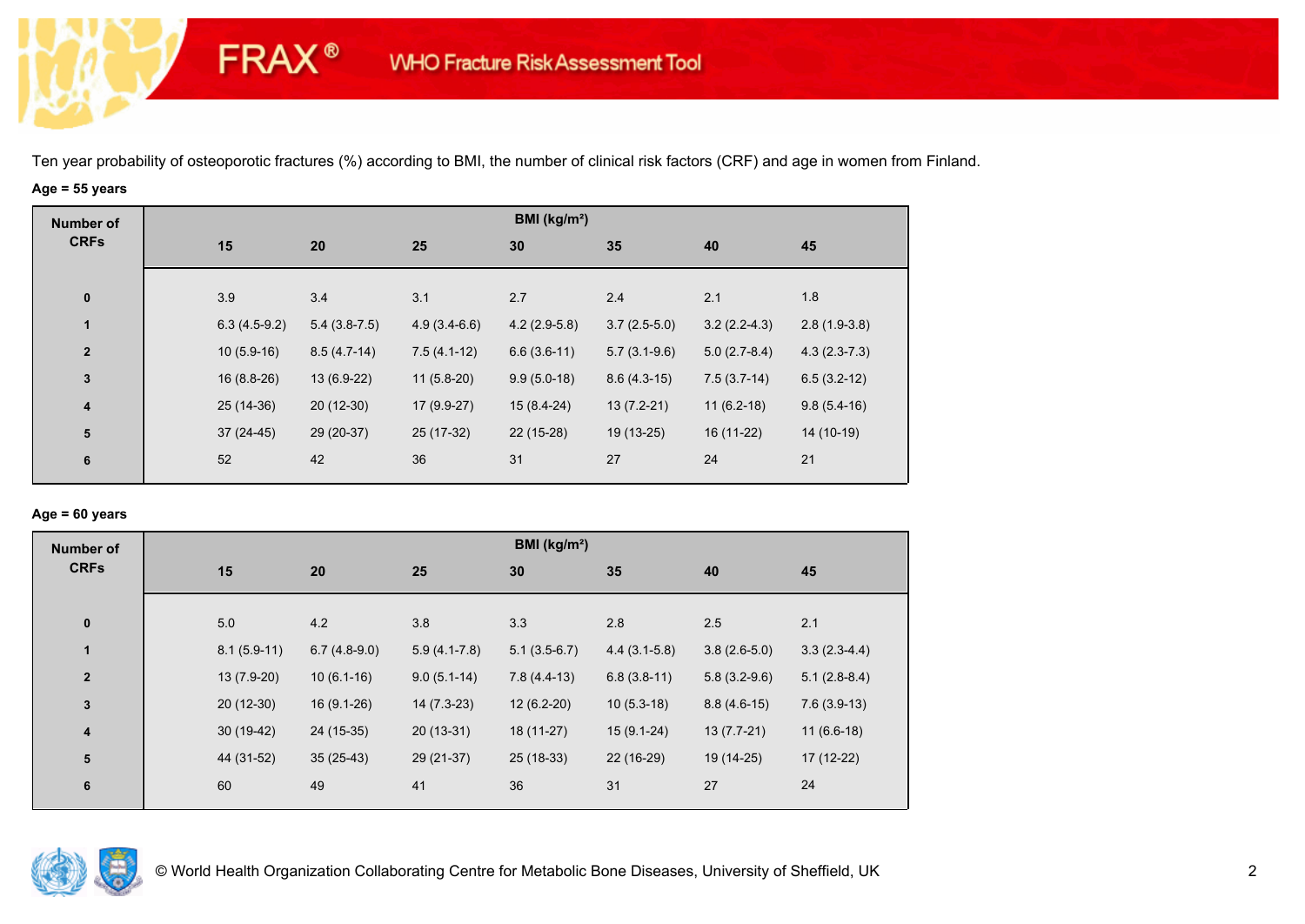# **Age = 65 years**

**FRAX®** 

| <b>Number of</b> |              |               |               | BMI ( $kg/m2$ ) |                |                |                |
|------------------|--------------|---------------|---------------|-----------------|----------------|----------------|----------------|
| <b>CRFs</b>      | 15           | 20            | 25            | 30              | 35             | 40             | 45             |
| $\bf{0}$         | 7.6          | 6.2           | 5.5           | 4.7             | 4.1            | 3.5            | 3.0            |
| $\mathbf{1}$     | $12(9.1-16)$ | $9.7(7.2-13)$ | $8.4(6.0-11)$ | $7.3(5.2-9.3)$  | $6.3(4.4-8.0)$ | $5.4(3.8-6.9)$ | $4.7(3.3-6.0)$ |
| $\overline{2}$   | 19 (12-27)   | $15(9.4-21)$  | $13(7.7-19)$  | $11(6.5-17)$    | $9.5(5.5-15)$  | $8.2(4.7-13)$  | $7.1(4.0-11)$  |
| $\mathbf{3}$     | 28 (19-39)   | 22 (14-34)    | 19 (11-30)    | 16 (9.4-27)     | 14 (7.9-23)    | $12(6.7-20)$   | $11(5.7-18)$   |
| 4                | 40 (28-53)   | $33(22-45)$   | 28 (19-40)    | 24 (16-35)      | $21(13-31)$    | 18 (11-27)     | 15 (9.6-24)    |
| ${\bf 5}$        | 55 (44-63)   | 46 (36-54)    | $39(30-48)$   | 34 (26-42)      | $30(22-37)$    | 26 (19-33)     | 22 (17-29)     |
| 6                | 70           | 61            | 53            | 47              | 41             | 36             | 31             |
|                  |              |               |               |                 |                |                |                |

## **Age = 70 years**

| <b>Number of</b>        |            |             |              | BMI (kg/m <sup>2</sup> ) |               |                |                |
|-------------------------|------------|-------------|--------------|--------------------------|---------------|----------------|----------------|
| <b>CRFs</b>             | 15         | 20          | 25           | 30                       | 35            | 40             | 45             |
| $\pmb{0}$               | 12         | 9.3         | 7.9          | 6.7                      | 5.7           | 4.9            | 4.2            |
| $\mathbf{1}$            | 18 (14-22) | $14(11-18)$ | $12(8.9-15)$ | $10(7.5-13)$             | $8.5(6.4-11)$ | $7.3(5.4-9.3)$ | $6.2(4.6-8.0)$ |
| $\overline{\mathbf{2}}$ | 28 (19-37) | 22 (15-29)  | 18 (11-24)   | $15(9.6-21)$             | $13(8.1-18)$  | $11(6.8-15)$   | $9.2(5.8-13)$  |
| $\mathbf 3$             | 41 (29-55) | $32(22-45)$ | 26 (17-38)   | 22 (14-32)               | 19 (12-28)    | 16 (9.9-24)    | $13(8.4-20)$   |
| $\overline{\mathbf{4}}$ | 57 (45-70) | 46 (36-60)  | $38(28-51)$  | $32(24-44)$              | 27 (20-39)    | 23 (17-33)     | 20 (14-29)     |
| ${\bf 5}$               | 71 (66-79) | 62 (56-71)  | $52(45-61)$  | 45 (39-54)               | $39(33-48)$   | $34(28-41)$    | 29 (23-36)     |
| 6                       | 81         | 77          | 68           | 61                       | 54            | 47             | 41             |

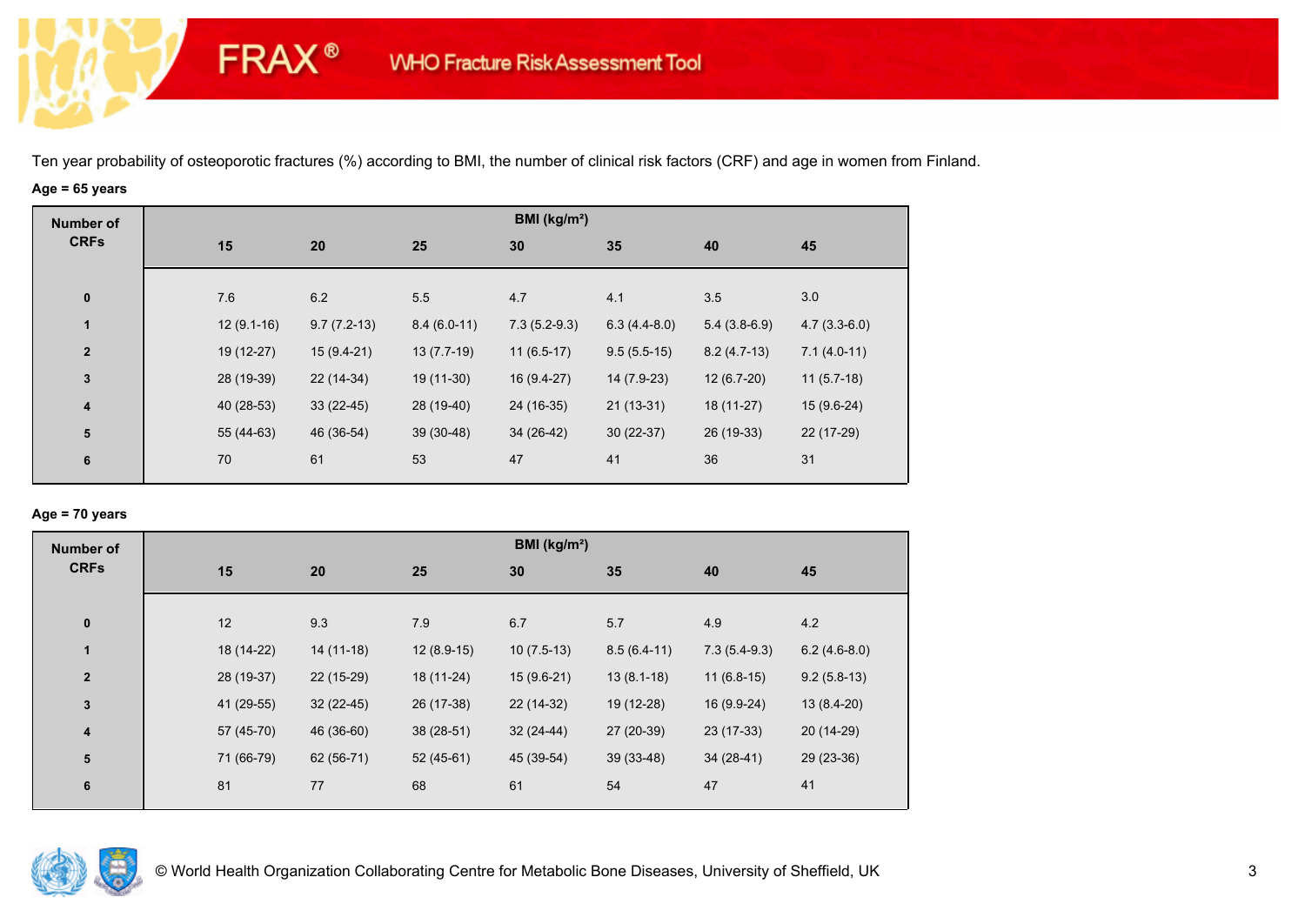# **Age = 75 years**

**FRAX®** 

| <b>Number of</b>        |             |             |             | BMI (kg/m <sup>2</sup> ) |              |               |                |
|-------------------------|-------------|-------------|-------------|--------------------------|--------------|---------------|----------------|
| <b>CRFs</b>             | 15          | 20          | 25          | 30                       | 35           | 40            | 45             |
|                         |             |             |             |                          |              |               |                |
| $\bf{0}$                | 16          | 13          | 11          | 9.0                      | 7.6          | 6.4           | 5.5            |
| $\mathbf{1}$            | 26 (19-37)  | $20(15-28)$ | 16 (12-20)  | $14(10-17)$              | $11(8.5-14)$ | $9.6(7.1-12)$ | $8.1(6.0-9.8)$ |
| $\overline{\mathbf{2}}$ | $39(26-55)$ | $32(21-44)$ | 25 (16-34)  | $21(13-28)$              | $17(11-24)$  | $15(9.3-20)$  | $12(7.7-16)$   |
| $\mathbf{3}$            | 54 (39-70)  | 46 (31-61)  | $37(24-51)$ | $31(20-44)$              | 26 (17-38)   | 22 (14-32)    | 18 (11-27)     |
| $\overline{\mathbf{4}}$ | 68 (53-79)  | 62 (46-75)  | 52 (38-67)  | 45 (32-60)               | 39 (27-52)   | $33(22-45)$   | 27 (18-38)     |
| ${\bf 5}$               | 79 (68-84)  | 75 (63-82)  | 69 (56-77)  | 62 (49-71)               | 54 (42-64)   | 47 (36-56)    | 40 (31-49)     |
| 6                       | 85          | 84          | 81          | 76                       | 70           | 63            | 56             |
|                         |             |             |             |                          |              |               |                |

## **Age = 80 years**

| <b>Number of</b> |             |             |             | BMI ( $kg/m2$ ) |             |              |              |
|------------------|-------------|-------------|-------------|-----------------|-------------|--------------|--------------|
| <b>CRFs</b>      | 15          | 20          | 25          | 30              | 35          | 40           | 45           |
|                  |             |             |             |                 |             |              |              |
| $\pmb{0}$        | 20          | 17          | 15          | 12              | 10          | 8.5          | 7.2          |
| $\blacksquare$   | $30(22-43)$ | 25 (19-35)  | 21 (16-28)  | 18 (13-23)      | $15(11-19)$ | $13(9.2-16)$ | $10(7.6-13)$ |
| $\mathbf{2}$     | 42 (30-58)  | $37(25-50)$ | $31(21-42)$ | 26 (18-35)      | 22 (15-29)  | 18 (12-24)   | $15(9.9-20)$ |
| $\mathbf 3$      | 55 (40-69)  | $50(36-64)$ | 44 (31-57)  | 37 (26-49)      | $32(22-42)$ | 27 (18-36)   | $22(15-30)$  |
| 4                | 67 (52-77)  | 63 (48-74)  | 58 (44-70)  | $51(38-63)$     | 44 (32-56)  | 37 (26-49)   | 32 (22-42)   |
| 5                | 76 (65-82)  | 74 (62-80)  | 70 (58-78)  | 64 (51-72)      | 57 (44-66)  | $50(38-59)$  | 43 (33-52)   |
| 6                | 82          | 82          | 80          | 75              | 70          | 63           | 57           |
|                  |             |             |             |                 |             |              |              |